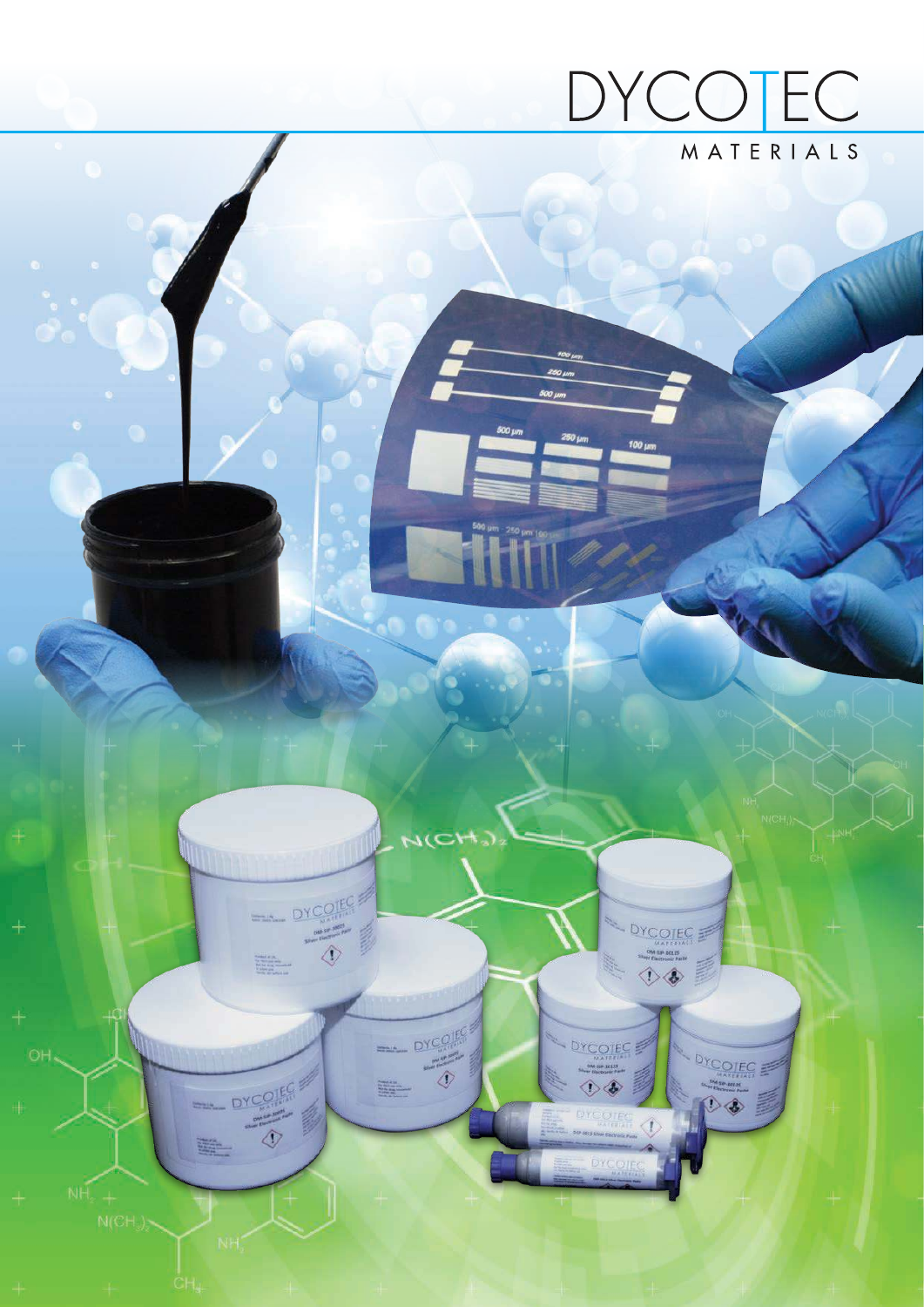# *Products and Services Overview*

## Introduction to the Company

Dycotec Materials is an ISO:9001 certified advanced materials company that develops and manufactures electrically conductive, adhesive, insulator, overcoat and thermal interface materials. We sell over 100 printed electronic materials globally from sample to high volume. Samples can be purchased directly from our on-line shop and shipped within 5 days. We also supply substantially more materials that have been developed specifically to our customer needs.

At our purpose built printed electronics 21,000 ft<sup>2</sup> Technology Centre in the UK, our materials are subjected to rigorous testing standards to ensure approval in applications such as wearables, IoT sensors, In-Mold Electronics, solar cell, automotive, aerospace, medical, semiconductor and display.

Our highly experienced and innovative technical team provide a highly flexible and rapid response for customer developments. We work closely with our customers handling a variety of projects supporting from proof of concept studies and testing suitable material systems through to bulk volume material supply.



#### Product Overview

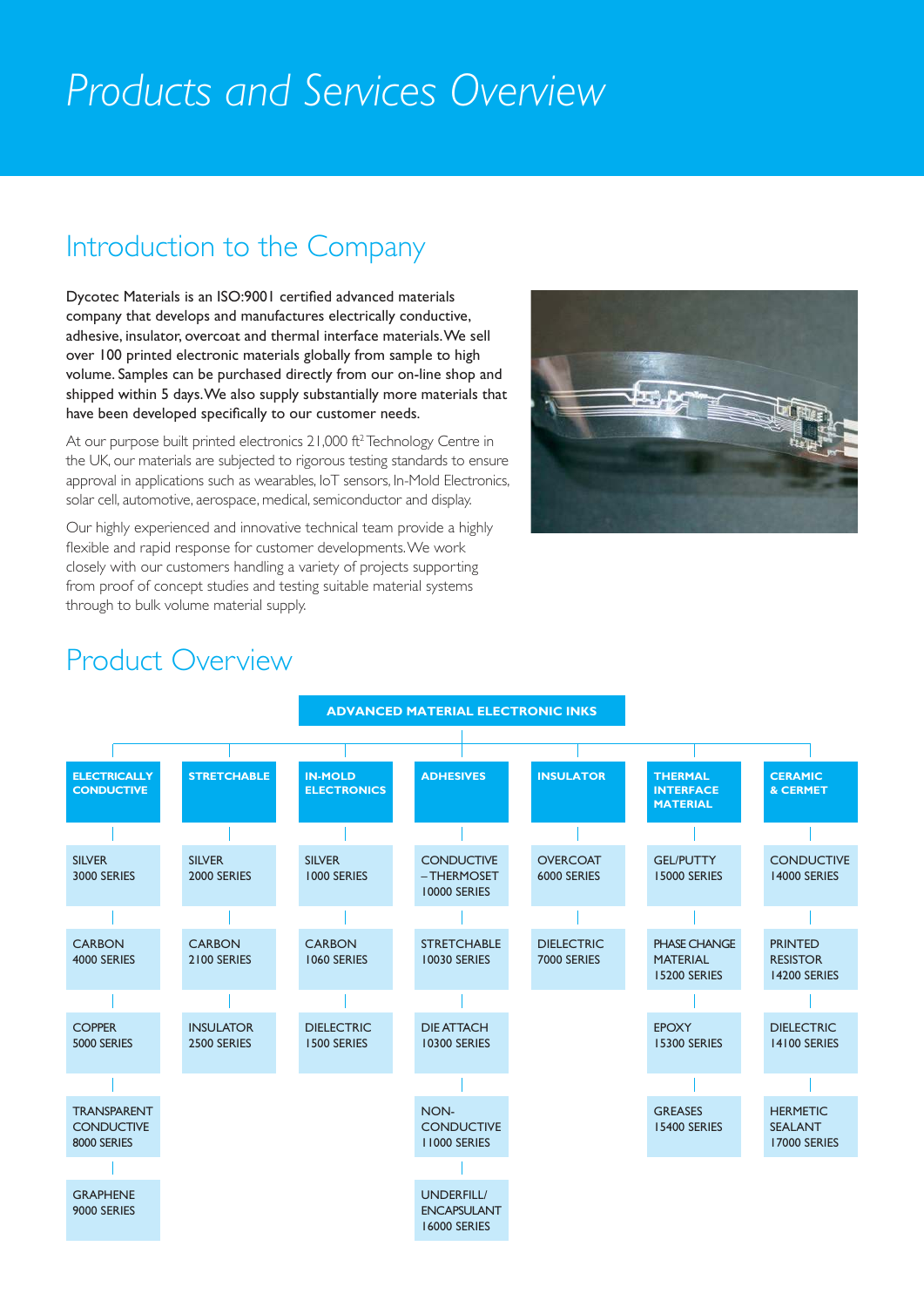

# Product Range

| <b>Product Category</b>                     | <b>Product Series</b>               | <b>Description</b>                                     | <b>Example Applications</b>                         | <b>Deposition Process</b> |
|---------------------------------------------|-------------------------------------|--------------------------------------------------------|-----------------------------------------------------|---------------------------|
| <b>IME</b>                                  | <b>DM-SIP-100X</b>                  | Silver conductive                                      | <b>In-Mold Flectronics</b>                          | Screen                    |
|                                             | <b>DM-CAP-1060S</b>                 | Carbon conductive                                      | In-Mold Electronics                                 | Screen                    |
|                                             | <b>DM-INS-1500</b>                  | Cross-over Dielectric                                  | In-Mold Electronics                                 | Screen                    |
| <b>STRETCHABLE</b>                          | <b>DM-SIP-2000</b>                  | Silver conductive                                      | Wearables, medical, automotive                      | Screen                    |
|                                             | <b>DM-SCP-2000</b>                  | Silver/carbon conductive                               | Wearables, medical, automotive                      | Screen                    |
|                                             | <b>DM-CAP-2100</b>                  | Carbon conductive                                      | Wearables, medical, automotive                      | Screen                    |
|                                             | <b>DM-INS-2500</b>                  | <b>Insulators</b>                                      | Wearables, medical, automotive                      | Screen                    |
| <b>SILVER</b>                               | DM-SIP-3000                         | Low temperature micro flake                            | Display, thin-film PV, smart glass,                 | Screen                    |
|                                             |                                     | and micron powder silver pastes                        | heaters, automotive, aerospace                      |                           |
|                                             | DM-SIP-3100                         | High viscosity Nanosilver pastes                       | Thin-film PV, heaters                               | Screen                    |
|                                             | DM-SIJ-3200                         | Nanosilver inkjet                                      | OPV, Display, sensors                               | Inkjet                    |
|                                             | DM-SIJ-3300                         | Nanosilver Aerosol printing                            | Semiconductor, medical                              | Aerosol jetting           |
| <b>SILVER CHLORIDE</b>                      | DM-SIP-3400                         | Silver and silver chloride pastes                      | <b>Biosensors</b>                                   | Screen/syringe            |
| <b>CARBON</b>                               | DM-CAP-4100                         | High durability thermoset carbon pastes                | Automotive                                          | Screen                    |
|                                             | <b>DM-CAP-4300</b>                  | Low temperature thermoset carbon pastes                | Sensors                                             | Screen                    |
|                                             | <b>DM-CAP-4400</b>                  | Hydrophobic carbon pastes                              | <b>Biosensors</b>                                   | Screen                    |
|                                             | <b>DM-CAP-4500</b>                  | Flexible carbon paste                                  | Medical, paper                                      | Screen                    |
|                                             | <b>DM-CAP-4700</b>                  | Carbon pastes for perovskites                          | Perovskite Solar Cell                               | Screen/syringe            |
| <b>COPPER</b>                               | DM-CUI-500X                         | Light sintered nanocopper ink                          | PV. semiconductor                                   | <b>Inkjet</b>             |
|                                             | $DM$ -CUI-501 $X$                   | Light sintered nanocopper ink                          | PV. semiconductor                                   | Aerosol jetting           |
|                                             | DM-CUI-505X                         | Micron/Nano copper hybrid pastes                       | Automotive, semiconductor, PCB, PV                  | Screen                    |
|                                             | DM-CUP-5080 &<br><b>DM-CUP-5100</b> | Nanocopper paste systems                               | Automotive, semiconductor, PCB, PV                  | Screen                    |
| <b>OVERCOAT</b>                             | DM-OCI-6000                         | Ink-jet printed overcoat                               | Sensors, display                                    | Overcoat                  |
|                                             | DM-OC-6020S                         | Thermoset overcoat                                     | Automotive                                          | Overcoat                  |
|                                             | DM-OC-6031S                         | Transparent low temperature cure                       | Display, Touch Sensors                              | Overcoat                  |
| <b>INSULATOR</b>                            | <b>DM-INI-7003</b>                  | High epoxy content                                     | PV, display                                         | Inkjet                    |
|                                             | <b>DM-IN-7011S</b>                  | UV curable thermoset                                   | Industrial                                          | Screen                    |
|                                             | DM-IN-7021S                         | Thermally cured thermoset                              | <b>Heaters</b>                                      | Screen                    |
| <b>TRANSPARENT</b><br><b>CONDUCTIVE</b>     | DM-SNW-8012S                        | Transparent conductive                                 | Display, Touch sensor, heaters                      | Screen                    |
| <b>GRAPHENE</b>                             | <b>DM-GRA-9000</b>                  | Single and few layer graphene                          | Sensors, heaters                                    | Inkjet                    |
|                                             | DM-GRA-9100                         | Carbon/graphene hybrid                                 | Heaters, sensors, automotive                        | Screen                    |
| <b>CONDUCTIVE</b>                           | DM-AS-10000                         | Epoxy thermoset conductive adhesive                    | <b>Hybrid Printed Electronics</b>                   | Syringe/screen/stencil    |
| <b>ADHESIVE</b>                             | DM-SAS-10000                        | Highly stretchable, flexible<br>conductive adhesive    | Wearables, In-Mold Electronics                      | Syringe/screen/stencil    |
|                                             | DM-SSA-10300S                       | Silver sinter die attach                               | Semiconductor assembly                              | Syringe/screen/stencil    |
| <b>NON-CONDUCTIVE</b><br><b>ADHESIVE</b>    | DM-ADH-11001                        | Non-conductive adhesive                                | Sensors, hybrid printed electronics                 | Syringe/screen/stencil    |
| PIEZORESISTIVE                              | DM-PIR-12000                        | Piezoresistive                                         | Sensors                                             | Screen                    |
| <b>HIGH TEMPERATURE</b><br><b>FIRED</b>     | DM-SIP-14000                        | Cermet pastes                                          | Heaters, resistors, potentiometers                  | Screen                    |
|                                             | DM-INS-14100                        | Dielectric and overglaze                               | Heaters, resistors                                  | Screen                    |
| <b>THERMAL INTERFACE</b><br><b>MATERIAL</b> | DM-TIM-15000                        | Gels/putties                                           | Semiconductor, PCB Assembly,<br>Automotive, Battery | Syringe                   |
|                                             | DM-TIM-15200                        | Phase Change Material                                  | Semiconductor, PCB Assembly,<br>Automotive, Battery | Syringe/screen/stencil    |
|                                             | DM-TIM-15300                        | Thermoset epoxy                                        | Semiconductor, PCB Assembly,<br>Automotive, Battery | Syringe/screen/stencil    |
|                                             | DM-TIM-15400                        | Greases                                                | Semiconductor, PCB Assembly,<br>Automotive, Battery | Syringe/screen/stencil    |
| <b>ENCAPSULANT/</b><br><b>UNDERFILL</b>     | DM-UFL-16000                        | Underfill/Encapsulant for SMT component                | <b>Hybrid Printed Electronics</b>                   | Screen                    |
|                                             | DM-ENC-16200                        | Stretchable UV curable thermoset                       | Wearables                                           | Screen                    |
| <b>HERMETIC SEALANTS</b>                    | DM-HMS-17000                        | UV cured, laser and high temperature<br>fired sealants | PV, semiconductor                                   | Screen/syringe            |